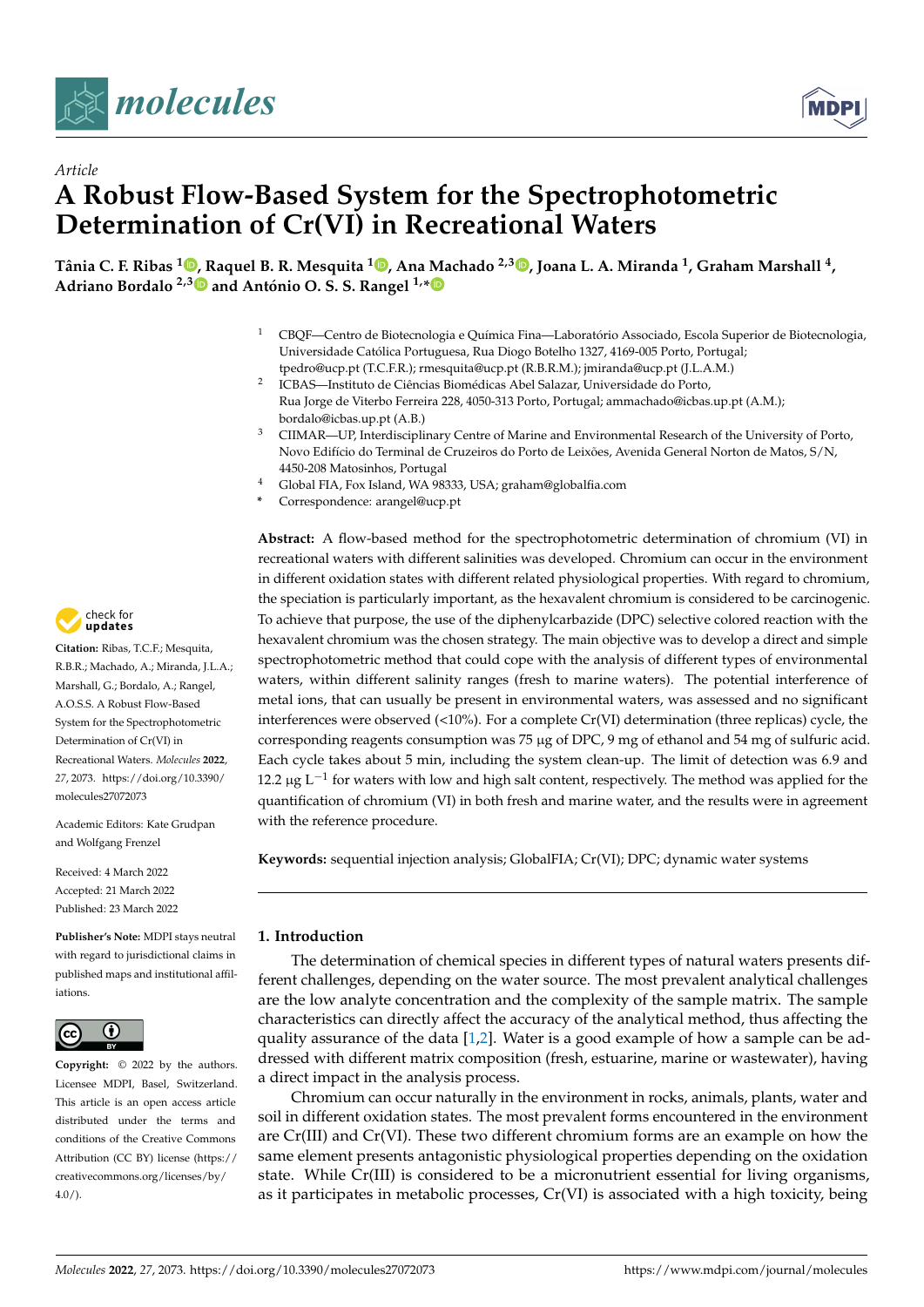carcinogenic [\[3–](#page-8-2)[6\]](#page-8-3). In this scenario, the analytical speciation of chromium is more significant than the determination of the total content.

In general, the most used instrumental methods for the determination of metal ions are based on the determination of total content of the element: atomic absorption spectrometry (AAS), inductively coupled plasma-atomic emission spectrometry (ICP-AES) and, for ultra-low concentration, the electrothermal atomic absorption spectrometry (ETAAS) and inductively coupled plasma—mass spectrometry (ICP-MS) [\[7–](#page-8-4)[9\]](#page-9-0). However, for chromium determination, these methodologies are less significant due to the importance of the speciation. A widely used method for hexavalent chromium determination is the conventional colorimetric method that resorts to the high selective colored reaction of Cr(VI) with diphenylcarbazide (DPC) [\[7\]](#page-8-4).

A number of analytical methods have already been developed for chromium speciation in environmental waters, resorting to the spectrophotometric detection and automatic instrumental methods, such as flow-based methods [\[10–](#page-9-1)[21\]](#page-9-2), being one of those a flow injection analysis system published by the International Organization for Standardization (ISO 23913:2006). Flow-based methods are appealing to implement automatic and miniaturized methods with spectrophotometric detection due to the associated apparatus high versatility. The most associated features of a flow-based system are the use of low volumes of sample and reagents, reduced effluent production, minimization of sample/reagents handling, the increased sample throughput, and the increase of automation [\[22\]](#page-9-3). These features appear to be particularly important in the determination of contaminants.

In spite of the aforementioned advantages, these reported flow-based analytical papers [\[10–](#page-9-1)[12](#page-9-4)[,14](#page-9-5)[–21\]](#page-9-2) were only devoted to the analysis of low salt content environmental waters; only the reference material [\[13\]](#page-9-6) mentions a possible application to seawater, if some adjustments are carried out. In this scenario, we propose a flow-based method for the quantification of Cr(VI) in different types of recreational waters (i.e., fresh to marine). The method was developed in a sophisticated and compact flow system from GlobalFIA, Inc. This all-in-one integrated equipment comprises all of the devices required for this type of systems including the propulsion system, the valve (with injection and selection valve mode), the flow cell, the light source, and the coupled charged device (CCD) detector. Additionally, it was designed to incorporate also the solutions (reagents and standards) needed for the analysis, the carrier and the waste containers, making it a system that can easily be adapted for the in-situ analysis, a point of high interest at the environmental analysis field. As a flow-based system, the configuration of the manifold can be easily adapted to different determinations. Furthermore, in the proposed method, the system was developed for the determination of chromium (VI) in both fresh and marine waters, with no need for laborious sample preparation (such as extraction procedures) before analysis.

#### **2. Results and Discussion**

The development of the flow-based system for the Cr(VI) determination involved several studies to assess the influence of some physical and chemical variables in the method performance. Those parameters were optimized in order to minimize the volumes of reagents and standards, increase the determination rate, and also attain the highest sensitivity for Cr(VI) determination (calibration curve slope). The studied parameters involved the volumes of standard and DPC solution, the concentration of DPC solution, the volume of ethanol for DPC dissolution, and the reaction coil length.

#### *2.1. Evaluation of the Flow Reaction Conditions*

For the evaluation and optimization of the reaction conditions with standards prepared in MilliQ water (MQW), the preliminary studies were based on the conditions (reagent concentration and solutions volumes) set by Morais et al., (2002) [\[12\]](#page-9-4). The first study carried out was the influence of the DPC reagent and the standard/sample volumes on the method performance. The method performance was evaluated in terms of the sensitivity (slope of the calibration curve) and the calibration curve intercept. Different volumes of DPC reagent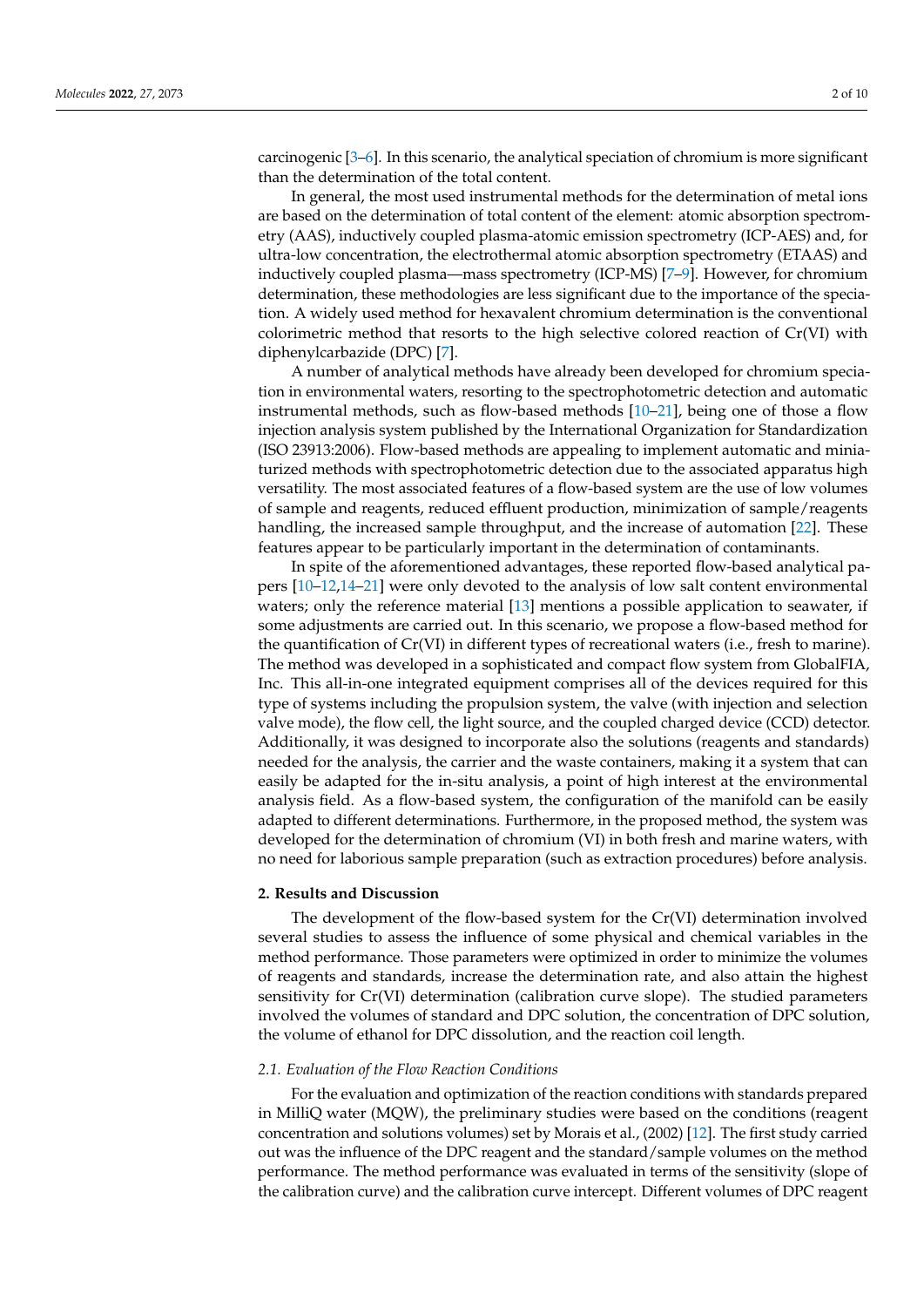(25–75  $\mu$ L) and standard/sample (350–600  $\mu$ L) were tested and the calibration features evaluated (Figure 1). The increase on the standard/sample volume resulted in an increase on the calibration curve slope until  $450.0 \mu L$ ; no significant variation was observed for  $500 \mu L$  ( $40\%$ ). With high are leaves the shape statical to degree a The sale time helpes on  $500 \mu L$  (<10%). With higher volumes, the slope started to decrease. The selection between  $\frac{1}{200}$  the  $\frac{1}{200}$ , what rights volume, the steps surfice to decrease. The selection setwork with lower intercept was selected, that was achieved using  $500.0 \mu$ L of standard/sample. Regarding the DPC reagent volume, the study started with the use of 75 µL of reagent. By<br>using 75 or 50 µL of reagent no significant differences were observed in terms of the clope of using  $75$  or  $50 \mu L$  of reagent no significant differences were observed in terms of the slope of the two calibration curves  $($ <10%). However, the calibration curve intercept decreases about  $40\%$  when 50  $\mu$ L was used. Comparing 50 and 25  $\mu$ L, with the last, the slope decreases significantly ( $\approx$ 30%). The volumes set, represented with the solid-filled markers at the  $\frac{1}{2}$  and  $\frac{1}{2}$  and  $\frac{1}{2}$  and  $\frac{1}{2}$  and  $\frac{1}{2}$  and  $\frac{1}{2}$  and  $\frac{1}{2}$  and reagent, respectively.

<span id="page-2-0"></span>

Figure 1. Study of the influence of the sample volume (A) and DPC reagent volume (B) on the method sensitivity, expressed as the calibration curve slope (squares), and on the calibration curve method sensitivity, expressed as the calibration curve slope (squares), and on the calibration curve intercept (triangles). The chosen values are represented by solid-filled markers. intercept (triangles). The chosen values are represented by solid-filled markers.

physically connect the central port of the selection valve to the flow cell. However, a high the matrix of minimize the minimized between the unteresting produced between the mixture of the observed, what can be due to the refractive index produced between the mixture of the two different matrix solutions, the DPC solution and the standard solution. As an attempt to lower the relative standard deviation between replicas, the reaction coil length was<br>in massed and mastion sails of 45 and 60 am was tasted. With the in masse of the mastion coil length, an increase of about 25% at the sensitivity was observed for both reaction coil lengths, but no significant differences were observed (<10%) when using 45 and 60 cm. The PTFE reactor coil length was initially kept to a minimum (10 cm), allowing to relative standard deviation value between the different replicas of the same standard was increased, and reaction coils of 45 and 60 cm were tested. With the increase of the reaction

The DPC concentration and the DPC solution composition were also evaluated, with the main objective of minimize the reagents consumption. Concentrations of 0.025, 0.050 and 0.075% of DPC were tested. No significant differences in the calibration curves were of the total reagent volume and the calibration curve was established with the different were tested (Table 1). The interference was assessed comparing the signal of a 100 µg L*−*<sup>1</sup> the main objective of minimize the reagents consumption. Concentrations of 0.025, 0.050 observed when using the DPC with 0.050% or 0.075% in mass concentration. However, with the 0.025% concentration, the sensitivity of the determination decreased about 30%. The minimum volume of ethanol for the dissolution of the DPC salt was found to be 4% reagent dissolution matrix overlapped.

### 2.2. Interference Studies

The potential interference of some metal ions that can be present in water samples<br> $\frac{1}{2}$ . The interference of some metal ions that can be present in water samples were tested (Table [1\)](#page-3-0). The interference was assessed comparing the signal of a 100  $\mu$ g L<sup>−1</sup> Cr(VI) standard with the signal from a 100 µg L<sup>-1</sup> Cr(VI) standard with the potential interfering species as interfering percentage (IP). For this study, the concentrations tested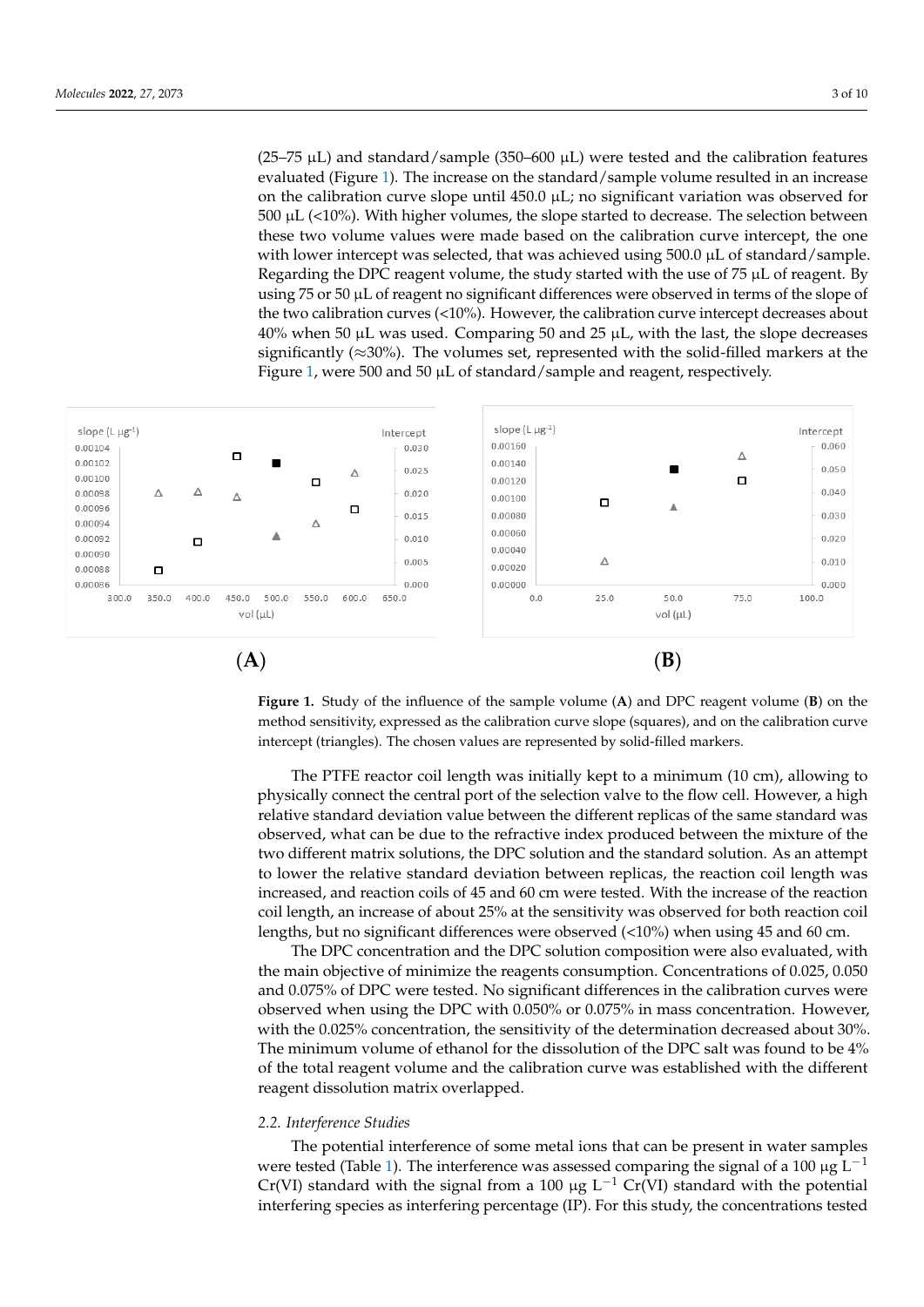for all of the potentially interfering species was the maximum expected concentrations in streams and/or groundwater [\[7\]](#page-8-4). No significant interferences were observed for those values (Table [1\)](#page-3-0), and so, higher concentrations of the potentially interfering species were tested. These higher concentrations did not also interfere with the Cr(VI) determination (IP < 8%). Regarding the presence of iron ions, and according to the ISO 23913:2006, it could interfere in the Cr(VI) determination for concentrations above 10 mg L<sup>-1</sup>, so several

<span id="page-3-0"></span>concentrations were tested. The presence of iron, in concentration up to 15 mg L<sup>-1</sup>, did not significantly interfere (IP  $< 6\%$ ). **Table 1.** Study of the interference of some metal ions, commonly present in natural waters, in the Cr(VI) determination. Comparison of the absorbance signal between a 100 µg L<sup>-1</sup> Cr(VI) standard with the signal from a 100  $\mu$ g L<sup>-1</sup> Cr(VI) standard with the potential interfering species as

| <b>Tested Ion</b> | Conc. in<br>Water*<br>$\mu$ g L <sup>-1</sup> | <b>Tested</b><br>Conc.<br>$\mu$ g L <sup>-1</sup> | Interference in<br>Cr(VI)<br>Determination% | <b>Tested Ion</b> | Conc. in<br>Water*<br>$\mu$ g L <sup>-1</sup> | Tested<br>Conc.<br>$\mu$ g L <sup>-1</sup> | Interference in<br>Cr(VI)<br>Determination% |
|-------------------|-----------------------------------------------|---------------------------------------------------|---------------------------------------------|-------------------|-----------------------------------------------|--------------------------------------------|---------------------------------------------|
| $Al^{3+}$         | 400                                           | 400                                               | 7.6                                         | $Mg^{2+}$         | 4000                                          | 4000                                       | 3.7                                         |
|                   |                                               | 800                                               | $-1.5\,$                                    |                   |                                               | 8000                                       | $-6.6$                                      |
|                   |                                               | 1600                                              | $-1.3$                                      |                   |                                               | 16,000                                     | 0.1                                         |
| $Ca2+$            | 15,000                                        | 15,000                                            | 1.7                                         |                   |                                               | 50,000                                     | $-5.7$                                      |
|                   |                                               | 30,000                                            | $-1.5\,$                                    | $Mn^{2+}$         | 100                                           | 100                                        | 2.6                                         |
|                   |                                               | 60,000                                            | $0.7\,$                                     |                   |                                               | 200                                        | 2.8                                         |
| $Cd2+$            | 10                                            | 10                                                | 2.2                                         |                   |                                               | 400                                        | 1.2                                         |
|                   |                                               | 20                                                | 5.5                                         | $Ni2+$            | 100                                           | 100                                        | 4.7                                         |
|                   |                                               | 40                                                | 5.9                                         |                   |                                               | 200                                        | 5.7                                         |
| $Co2+$            | $10\,$                                        | 10                                                | 4.9                                         |                   |                                               | 400                                        | 5.3                                         |
|                   |                                               | 20                                                | 5.3                                         | $Pb^{2+}$         | 100                                           | 100                                        | $1.7\,$                                     |
|                   |                                               | 40                                                | 1.0                                         |                   |                                               | 200                                        | 0.8                                         |
| $Cu2+$            | 100                                           | 100                                               | 2.3                                         |                   |                                               | 400                                        | 1.9                                         |
|                   |                                               | 200                                               | 2.6                                         | $Zn^{2+}$         | 100                                           | 100                                        | 2.0                                         |
|                   |                                               | 400                                               | 2.3                                         |                   |                                               | 200                                        | 5.1                                         |
| $Fe3+$            | 700                                           | 700                                               | 5.2                                         |                   |                                               | 400                                        | 2.5                                         |
|                   |                                               | 1400                                              | $1.7\,$                                     |                   |                                               |                                            |                                             |
|                   |                                               | 3000                                              | 3.2                                         |                   |                                               |                                            |                                             |
|                   |                                               | 10,000                                            | 2.1                                         |                   |                                               |                                            |                                             |
|                   |                                               | 15,000                                            | 2.5                                         |                   |                                               |                                            |                                             |

interfering percentage.

\* Highest expected ions concentrations in streams and/or groundwaters [\[7\]](#page-8-4).

The possible interference of the Cr(III) species on the Cr(VI) determination was also evaluated. Calibration curves with Cr(III) standards, prepared in the same concentration range of the Cr(VI) standards (25.0 to 200.0 µg L<sup>-1</sup>), were analyzed within the developed flow-based method. However, for all of the standards solutions, the signal has no statistical difference from the blank signal  $\langle 5\% \rangle$ , and so the Cr(III) did not significantly interfere in the Cr(VI) determination.

One objective of this work was to develop a method for Cr(VI) determination that could cope with waters with different salinities, and so the influence of this parameter was studied. For that purpose, standards were prepared in MQW and in synthetic sea water.

When the standards were prepared in synthetic seawater, a refraction index gradient is produced at the interface between the different solutions (standards prepared in a high salt content matrix, and the DPC reagent prepared in ethanol and sulphuric acid). This affects the absorbance signal shape, when compared with the signal produced using standards prepared in MQW. The features of the calibration (slope and intercept) with the standards prepared in synthetic seawater are different from those obtained with standards prepared in MQW due to the aforementioned solution characteristics. When the standards were prepared in synthetic seawater, an increase of both values of the calibration features (slope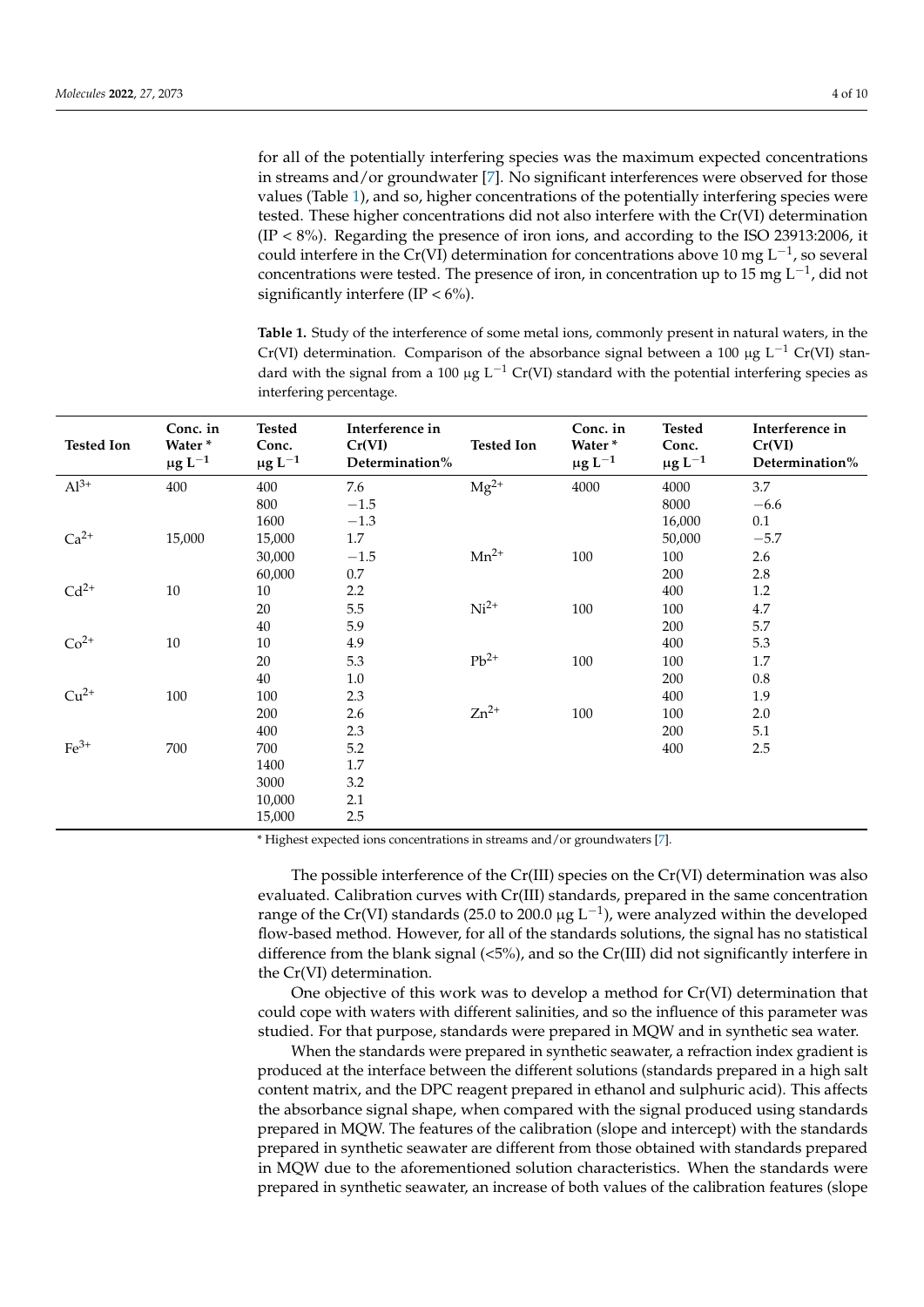and intercept) was observed. So, for the analysis of seawater samples, the standards should be prepared in artificial water, one of the recommendations of the ISO 23913:2006 [\[13\]](#page-9-6).

#### *2.3. Analytical Features*

The analytical features of the developed flow-based system for the determination of Cr(VI) in fresh and sea water content are summarized in Table [2.](#page-4-0)

<span id="page-4-0"></span>**Table 2.** Features of the developed flow-based system for Cr(VI) quantification in fresh and seawater; dynamic range, 25 to 200 µg L<sup>-1</sup>; LOD, limit of detection; LOQ, limit of quantification; SD, standard deviation.

| <b>Sample Type</b>      | <b>Typical Calibration Curve</b> <sup>a</sup>                                 | <b>LOD</b>                 | <b>LOO</b>       |
|-------------------------|-------------------------------------------------------------------------------|----------------------------|------------------|
|                         | $A = (Slope \pm SD) \mu g L^{-1} Cr(VI) + Intercept \pm SD$                   | $(\mu$ g L <sup>-1</sup> ) | $(\mu g L^{-1})$ |
| Freshwater <sup>b</sup> | $A = (1.23 \times 10^{-3} \pm 1 \times 10^{-5})$ [Cr(VI)] + 0.007 $\pm$ 0.002 | 6.9                        | 10.8             |
| Seawater <sup>c</sup>   | $A = (1.48 \times 10^{-3} \pm 7 \times 10^{-5})$ [Cr(VI)] + 0.015 $\pm$ 0.009 | 12.2                       | 27.5             |
|                         |                                                                               |                            |                  |

<sup>a</sup> n = 3 calibration curves from different days. <sup>b</sup> standards prepared in MQW. <sup>c</sup> standards prepared in artificial seawater.

The limit of detection (LOD) and the limit of quantification (LOQ) values were calculated according to IUPAC recommendations as the concentration corresponding to the sum of three and ten times (for LOD and LOQ, respectively) the standard deviation to the mean value of ten consecutive blank solution measurements [\[23,](#page-9-7)[24\]](#page-9-8).

The repeatability was assessed by calculation of the relative standard deviation (RSD) of ten replicate analysis of a standard (100 µg L<sup>-1</sup>). The RSD was 1.5% for Cr(VI) determination for standards prepared in MQW and 3.0% for standards prepared in synthetic seawater.

A complete analytical cycle (three replicas) for the determination of Cr(VI) takes about 5 min. The corresponding reagents consumption for an analytical cycle was: 75 µg of DPC, 9 mg of ethanol, and 54 mg of sulfuric acid.

#### *2.4. Application to Recreational Water—Method Validation*

No chromium was detected in the different recreational water samples analysed by the developed flow-based system, the reference colorimetric method [\[7\]](#page-8-4) and the ICP-AES (total chromium quantification). Consequently, these water samples were spiked with unknown quantities of chromium (VI) and the validation of the developed flow-based method was attained by the comparison of the obtained Cr(VI) concentration results with those obtained with the reference procedure [\[7\]](#page-8-4).

The Cr (VI) concentrations obtained with the two procedures and the comparison results are displayed in Table [3.](#page-5-0) The relative deviation between the two set of results showed that there were no significant differences between the newly developed flowbased system and the reference procedure for the determination of Cr(VI) in waters with different salinities content (RD < 10%). Additionally, a regression equation was established between the two set of results, the Cr(VI) concentration obtained with the developed flowbased system ([Cr(VI)]<sub>FA</sub> µg L<sup>-1</sup>) and the reference procedure ([Cr(VI)]<sub>Ref</sub> µg L<sup>-1</sup>). The established regression equation was  $\left[Cr(VI)\right]_{FA} = 0.97 \left(\pm 0.10\right) \left[Cr(VI)\right]_{Ref} + 2.15 \left(\pm 10.80\right),$ where the values in brackets represents the 95% confidence interval. These parameters showed that the estimated slope an intercept did not differ statistically from 1 and 0, respectively [\[25\]](#page-9-9).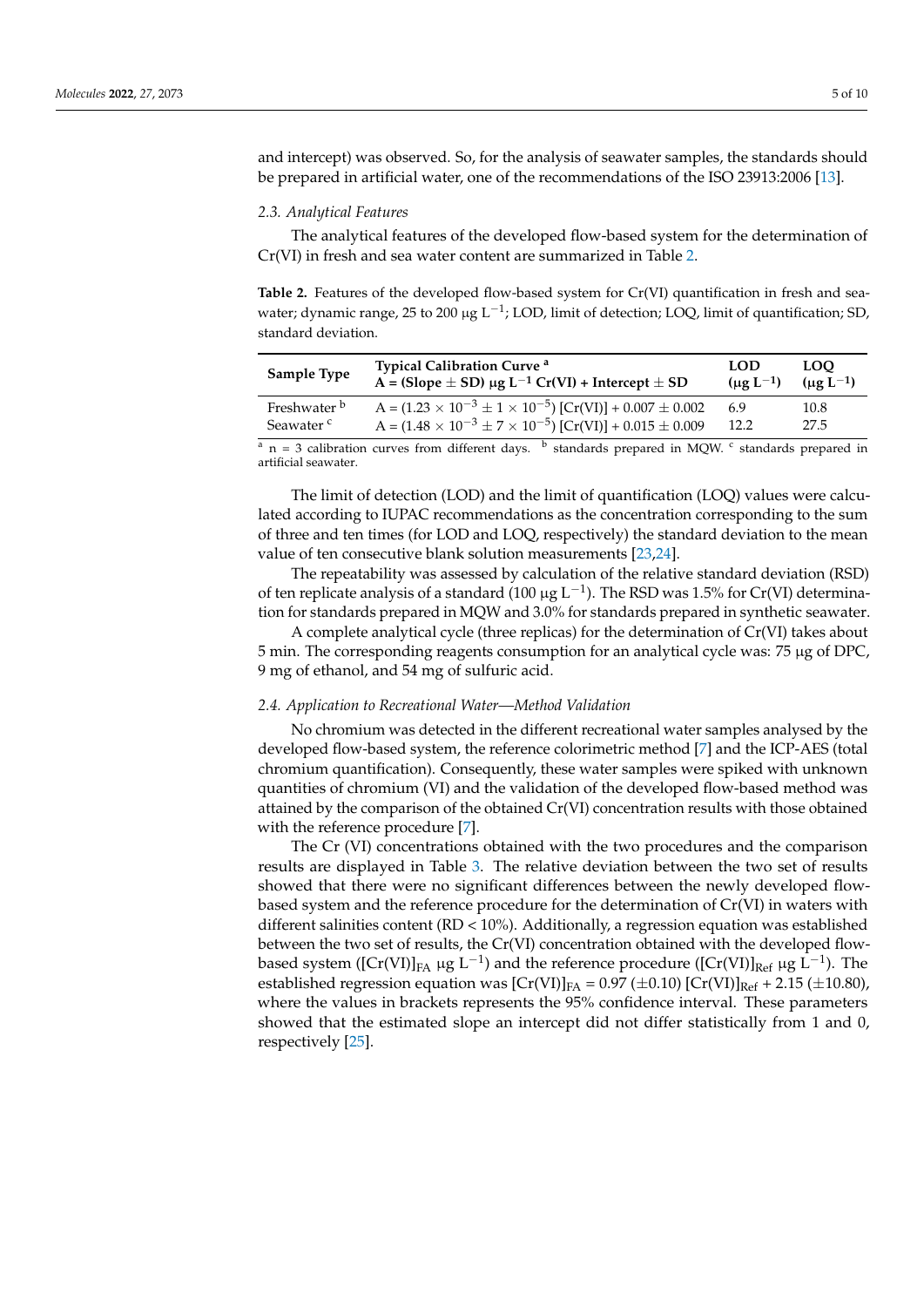| Sample ID      | pH   | G<br>$(\mu S/cm)$ | Salinity |                 | $[Cr(VI)]_{FA} \pm SD$<br>$\mu$ g L <sup>-1</sup> | $[Cr(VI)]Ref \pm SD$<br>$\mu$ g L <sup>-1</sup> | RD%    |
|----------------|------|-------------------|----------|-----------------|---------------------------------------------------|-------------------------------------------------|--------|
| F1             | 7.33 | 1054              | 0.53     | estuarine       | $54.4 \pm 3.7$                                    | $51.2 \pm 1.9$                                  | 6.2    |
| F <sub>2</sub> | 7.44 | 1109              | 0.56     | estuarine       | $34.4 \pm 0.8$                                    | $37.6 \pm 1.4$                                  | $-8.5$ |
| F <sub>3</sub> | 6.92 | 363               | 0.19     | freshwater      | $38.0 \pm 2.0$                                    | $37.6 \pm 1.4$                                  | 1.1    |
| F4             | 7.84 | 550               | 0.36     | estuarine       | $51.8 \pm 1.5$                                    | $50.8 \pm 1.9$                                  | 2.0    |
| F <sub>5</sub> | 7.63 | 2013              | 1.22     | estuarine       | $84.0 \pm 7.6$                                    | $92.1 \pm 3.4$                                  | $-8.8$ |
| F <sub>6</sub> | 7.58 | 2542              | 1.55     | estuarine       | $109 + 1$                                         | $103 + 4$                                       | 5.3    |
| F <sub>7</sub> | 7.48 | 283               | 0.16     | estuarine/fresh | $102 \pm 2$                                       | $94.9 + 3.5$                                    | 6.6    |
| M1             | 7.72 | 50,252            | 33.94    | coastal marine  | $95.4 \pm 2.0$                                    | $94.8 \pm 3.5$                                  | 0.6    |
| M <sub>2</sub> | 7.87 | 51,322            | 33.68    | coastal marine  | $134 \pm 3$                                       | $129 + 5$                                       | 3.9    |
| M <sub>3</sub> | 7.73 | 52,809            | 34.76    | coastal marine  | $126 \pm 2$                                       | $122 + 5$                                       | 3.5    |
| M4             | 7.87 | 50,629            | 33.21    | coastal marine  | $119 \pm 3$                                       | $130 \pm 5$                                     | $-8.6$ |
| M <sub>5</sub> | 7.72 | 50,252            | 33.94    | coastal marine  | $130 \pm 7$                                       | $130 \pm 5$                                     | $-6.1$ |
| M <sub>6</sub> | 7.87 | 51,322            | 33.68    | coastal marine  | $147 \pm 2$                                       | $141 \pm 5$                                     | $-1.4$ |
| M7             | 7.87 | 50,629            | 33.21    | coastal marine  | $156 \pm 5$                                       | $162 \pm 6$                                     | $-3.6$ |

<span id="page-5-0"></span>**Table 3.** Chemical parameters of the analyzed water samples and the results obtained with the developed flow-based system for Cr(VI) determination ( $[Cr(VI)]_{FA}$ ) and with the reference procedure  $([Cr(VI)]_{Ref}$ ); G, conductivity; SD, standard deviation; RD, relative deviation.

#### *2.5. Comparison with Some Previously Reported Spectrophotometric Flow-Based Methods*

Some flow-based methodologies have been previously developed for the determination of hexavalent chromium in water samples using various chromogenic reagents (Table [4\)](#page-5-1). The DPC reagent was the most used chromogenic reagent due to the associated selectivity for Cr(VI) species in acidic media [\[7\]](#page-8-4). However, unlike our proposed method, the previously published works were devoted for this quantification in waters with low salt content, and so, they have no applicability for seawater analysis. In fact, the ISO protocol [\[13\]](#page-9-6) for the determination of Cr(VI) refers the possible application to seawater, but it requires some not specified adjustments to the method.

<span id="page-5-1"></span>**Table 4.** Analytical characteristics of developed spectrophotometric flow-based systems for chromium (VI) determination in water samples (presented in descending chronological order).

| System       | <b>Type of Water</b>                        | Sample $(\mu L)$ | Reagent    | Sample<br>Throughput $(h^{-1})$ | <b>LOD</b><br>$(\mu g L^{-1})$ | Refs.                |
|--------------|---------------------------------------------|------------------|------------|---------------------------------|--------------------------------|----------------------|
| FA           | Fresh<br>Marine                             | 500              | DPC.       | 36                              | 6.9<br>12.2                    | This work            |
| iSEA         | Tap, river, industrial<br>waste and bottled | 2100             | <b>DPC</b> | 30                              | $1.25/0.028*$                  | $[10]$               |
| <b>FIA</b>   | Waste, fresh and river                      | 800              | <b>DPC</b> | 12                              | 1.25                           | $[11]$               |
| <b>SIA</b>   | Ground and waste                            | 800              | <b>DPC</b> |                                 | 10                             | [14]                 |
| <b>FIA</b>   | Drinking                                    | 350              | <b>DPC</b> | 30                              | 0.0078                         | $[15]$               |
| <b>SIA</b>   | Tap and well                                | 100              | $H_2O_2$   |                                 | 600                            | [16]                 |
| rFIA         | Waste                                       |                  | MB, SP     |                                 | 7                              | $[17] \label{eq:17}$ |
| <b>MCFIA</b> | River and spring                            | 96               | DPC.       | 105                             | 1.0                            | [18]                 |
| <b>SIA</b>   | Simulated water                             | 300              | <b>DPC</b> | 53                              | 2.4                            | $[19]$               |
| <b>FIA</b>   | Tap and mineral                             | 100              | <b>CA</b>  |                                 | 1.0                            | [20]                 |
| <b>CFA</b>   | Surface waters                              |                  | <b>DPC</b> | 8                               | 48                             | [21]                 |
| <b>SIA</b>   | Waste                                       | 2555             | <b>DPC</b> | 40                              | 30                             | [12]                 |

\* Different limits of detection correspond to the use of different flow cells. FA, flow-based system; DPC, 1,5 diphenylcarbazide; iSEA, integrated syringe pump-based environmental water analyzer; FIA, flow injection analysis; SIA, sequential injection analysis; rFIA, reverse flow injection analysis; MB, methylene blue; SP, sodium periodate; MCFIA, multicommutated flow analysis; CA, chromotropic acid; CFA, continuous flow analysis.

Regarding other methods without involving preconcentration processes, the low limits of detection achieved by Ma et al. [\[15\]](#page-9-11) and Zhu et al. [\[10\]](#page-9-1) could be due to the use of a liquid waveguide capillary flow cell with 500 and 250 cm optical path, respectively. In our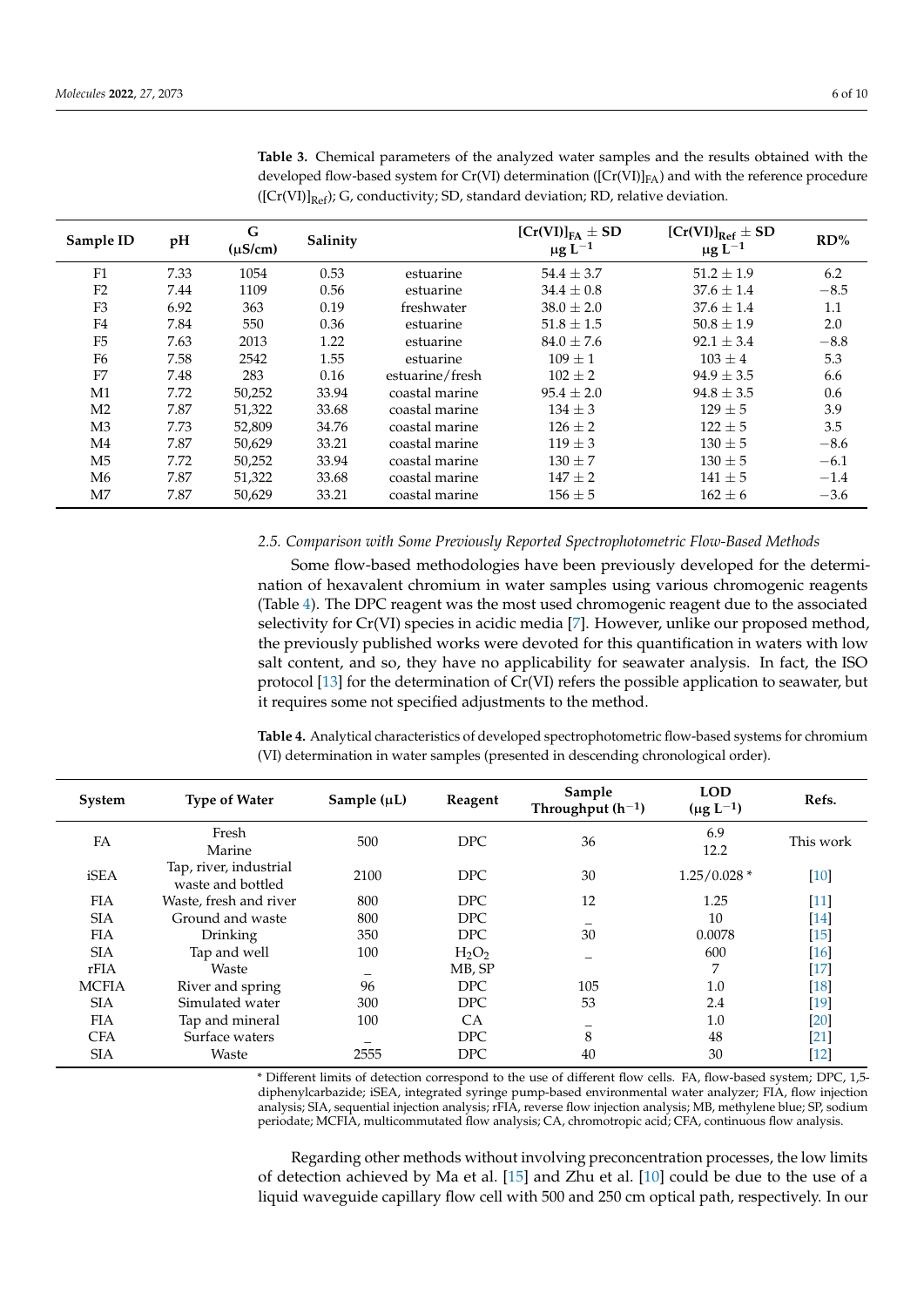work, the LOD is higher, but a simpler and potentially more robust flow cell was used. Some other works mention the use of an extraction procedure before the quantification, for the analyte preconcentration [\[11,](#page-9-10)[18,](#page-9-14)[19\]](#page-9-15). This procedure did not significantly improve the limits of detection and make the whole procedure more complex. Anyway, the limit of quantification of our method is far below the 1 mg L<sup>-1</sup> proposed by the World Health Organization as screening value in recreational waters (WHO 2021) [\[26\]](#page-9-17).

The herein proposed method was developed for the direct determination of hexavalent chromium, with no need for previous sample preparation, besides filtration. In comparison with the ISO procedure [\[13\]](#page-9-6), it should be noted that the volumes of reagents and consequent effluents production were minimized by using a sequential injection strategy (this work), instead of the flow injection analysis assembly which implies a continuous reagents consumption. Additionally, the concentration of the reagents used (DPC and  $H_2SO_4$ ) was lower and phosphoric acid was not used at all, as opposed to the ISO procedure and the colorimetric assay [\[7\]](#page-8-4).

#### **3. Material and Methods**

#### *3.1. Reagents and Solutions*

All solutions were prepared with analytical grade chemicals and MilliQ water, MQW (resistivity > 18 M $\Omega$  cm, Millipore, Burlington, MA, USA).

A stock solution of 50.0 mg L<sup>-1</sup> of Cr(VI) was prepared by dissolution of the corresponding quantity of potassium dichromate salt in water  $(K_2Cr_7O_7)$ , Merck, Darmstadt, Germany). An intermediate solution of 2.50 mg  $L^{-1}$  of Cr(VI) solution was prepared by dilution of the 50.0 mg L<sup>-1</sup> stock solution. Working standards from 25.0 to 200.0 µg L<sup>-1</sup> were weekly prepared by dilution of the 2.50 mg L<sup>-1</sup> intermediate solution, with water and artificial seawater.

Artificial seawater was prepared according to Kester et al. (1967) [\[27\]](#page-9-18). This seawater solution was composed by: 23.926 g kg<sup>-1</sup> NaCl (Merck, Darmstadt, Germany), 4.008 g kg<sup>-1</sup> Na<sub>2</sub>SO<sub>4</sub> (Merck, Darmstadt, Germany), 0.677 g kg<sup>-1</sup> KCl (Merck, Darmstadt, Germany), 0.196 g kg<sup>-1</sup> NaHCO<sub>3</sub> (Merck, Darmstadt, Germany), 0.098 g kg<sup>-1</sup> KBr (Merck, Darmstadt, Germany), 0.026 g kg<sup>-1</sup> H<sub>3</sub>BO<sub>3</sub> (Aldrich, St Louis, MO, USA), 0.003 g kg<sup>-1</sup> NaF (Merck, Darmstadt, Germany), 0.05327 mol kg−<sup>1</sup> MgCl2·6H2O (Merck, Darmstadt, Germany), 0.01033 mol kg<sup>-1</sup> CaCl<sub>2</sub>·2H<sub>2</sub>O (Merck, Darmstadt, Germany), and 0.00009 mol kg<sup>-1</sup> SrCl<sub>2</sub>·6H<sub>2</sub>O (Sigma-Aldrich, St. Louis, MO, USA).

A 0.75 mol L<sup>-1</sup> sulfuric acid solution was prepared by dilution of the concentrated solution (d = 1.804, 95.0–97.0%, Fluka, Germany).

A 0.050% of diphenylcarbazide (DPC) solution was prepared by dissolution of the corresponding quantity of the reagent (1,5-diphenylcarbazide, Sigma-Aldrich, Darmstadt, Germany) in 3.0 mL of ethanol, 2.0 mL of water and made up to 50.0 mL with sulfuric acid  $0.75 \text{ mol L}^{-1}$ .

All solutions used for the interferences assessment (Al(III), Ca(II), Cd(II), Co(II), Cr(III),  $Cu(II)$ , Fe(III), Mg(II), Mn(II), Ni(II), Pb(II) and Zn(II)) were prepared by diluting the commercial atomic absorption standard solution (1000 mg L<sup>-1</sup>, Merck, Darmstadt, Germany).

#### *3.2. Apparatus*

A FloPro Researcher equipment controlled by FloZF data acquisition and device control software (GlobalFIA, Fox Island, WA, USA) was used. The fluidics manifold was equipped with a bi-directional milliGAT™ pump, connected to the central channel of a 10-port multi-position selection valve (VICI Cheminert® C25Z-3480-M17, Houston, TX, USA) and an absorbance flow cell with 50 mm optical path. As detection system, an Ocean Optics USB 4000 charged coupled device (CCD) spectrophotometer detector was coupled to the absorbance flow cell and the polychromatic light source using fiber optic cables. All of the components of the flow system were connected by PTFE tubing from Omnifit<sup>®</sup> (0.8 mm i.d., Merck, Darmstadt, Germany).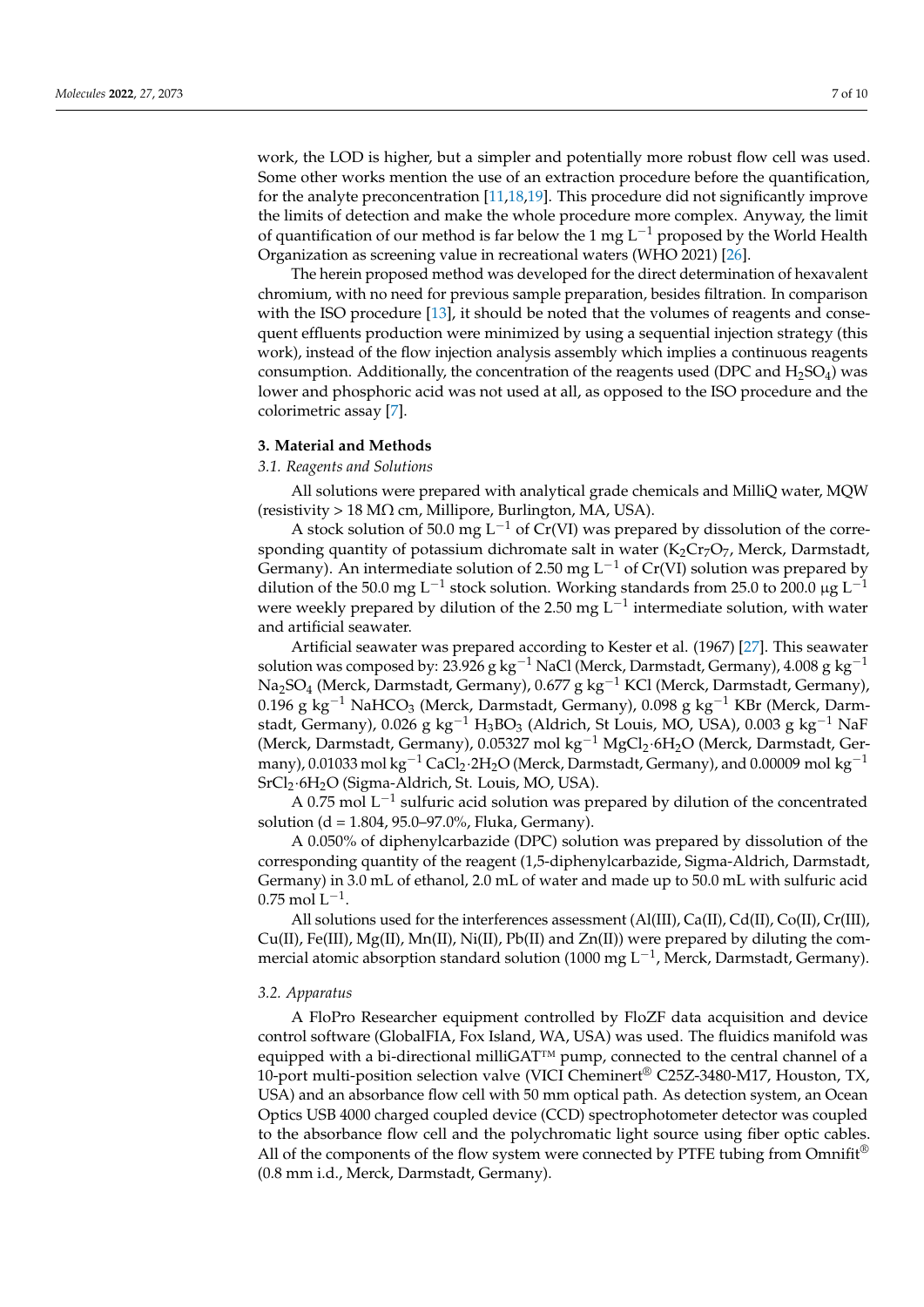## *3.3. Flow Manifold and Procedure* sample determination, corresponding to a cycle, comprises three replicas. At the end of

The developed flow manifold for the spectrophotometric determination of Cr(VI) in<br>hters is depicted in Figure 2 waters is depicted in Figure [2.](#page-7-0)

<span id="page-7-0"></span>

**Figure 2.** Flow manifold for Cr(VI) determination in water. St/S—standard or sample solution; R1, DPC solution (0.050%); P, syringe pump; SV, selection valve; HC, holding coil (300 cm); RC, reaction coil (50 cm); D, Ocean Optics USB 4000 CCD detector; L, light source; FC, flow cell (50 mm path  $\text{sgth}$ ); W, waste. **Figure 2.** Flow manifold for Cr(VI) determination in water. St/S—standard or sample solution; R1, length); W, waste.

The sequence of steps for Cr(VI) determination and respective volumes are shown and subsequently the plugs were sent to the detector (step C) for Cr(VI) detection. Each each replica, the flow system was washed with sulfuric acid 0.75 mol L<sup>−1</sup> (steps D and E). in Table [5.](#page-7-1) The reagent and the sample were aspirated to the holding coil (steps A and B), sample determination, corresponding to a cycle, comprises three replicas. At the end of

| <b>Step</b> | <b>SV Position</b> | Volume (µL) | Flow-Rate ( $\mu$ L s <sup>-1</sup> ) | Description                                               |
|-------------|--------------------|-------------|---------------------------------------|-----------------------------------------------------------|
| $\forall$   | 4                  | 50          | 30                                    | Aspirate DPC 0.050%<br>reagent solution                   |
| B           | 3                  | 500         | 30                                    | Aspirate standard/<br>sample solution                     |
|             | 8                  | 1500        | 30                                    | Propel through the flow cell for<br>Cr(VI) quantification |
|             | Clean-up step      |             |                                       |                                                           |
|             | ⇁                  | 200         | 40                                    | Aspirate $H_2SO_4$ solution                               |
| E           | 8                  | 700         | 40                                    | Propel through the flow cell                              |

<span id="page-7-1"></span>**Table 5.** Protocol sequence for the Cr(VI) determination in recreational waters.

# *3.4. Water Sample Collection and Preparation 3.4. Water Sample Collection and Preparation*

Water samples from various recreational locations from Porto district (Portugal) Water samples from various recreational locations from Porto district (Portugal) were collected 20 cm from the surface. The samples were filtered with Acrodisc 25 mm syringe<br>filters 0.45 um (Pall, Now York, NY, USA) and analysed within the first 24 h after collection tion, according to the reference sampling procedure [7]. Samples were kept refrigerated filters 0.45  $\mu$ m (Pall, New York, NY, USA) and analysed within the first 24 h after collecuntil analysis.

itil analysis.<br>Superficial, bottom and interstitial water samples from Douro river estuary were ated until analysis. collected in 500 mL acid-cleaned polyethylene bottles, along the salinity gradient at rising  $S_{\rm{max}}$  superficial, both and interstitial water samples from Douro river estuary were colhigh tide.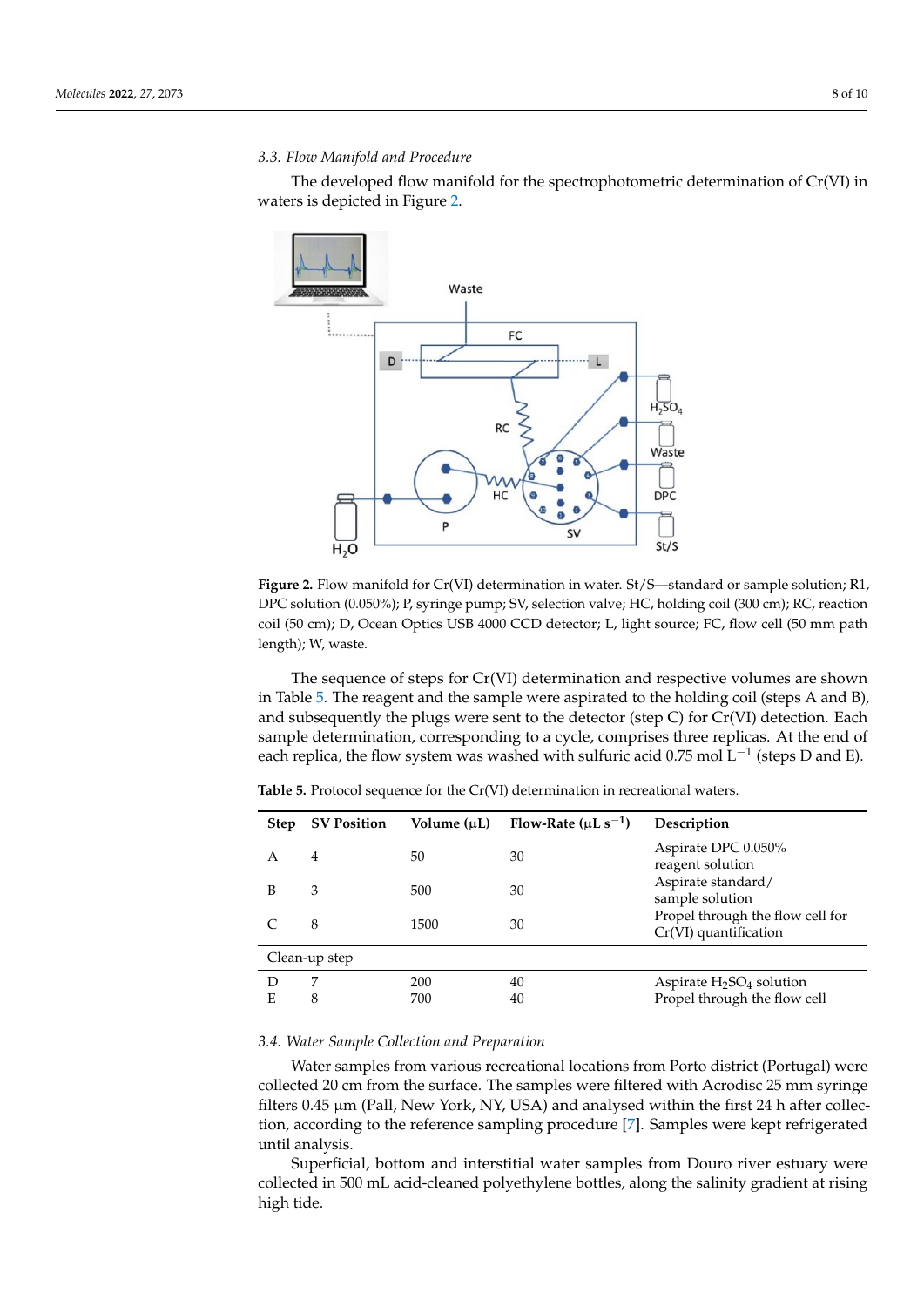Key physical and chemical parameters, namely temperature, conductivity, salinity, pH, oxygen saturation and turbidity were measured in situ using a YSI6920 CTD multiparameter probe.

#### *3.5. Reference Procedure*

For comparison purposes, the determination of chromium (VI) was carried out in parallel by the colorimetric method according to the reference method described in the "Standard Methods for the Examination of Waters and Wastewater" [\[7\]](#page-8-4), for hexavalent chromium determination. Results were compared with those obtained with the developed flow-based method.

#### **4. Conclusions**

The main feature of the method herein proposed is the possibility of the determination of Cr(VI), in a single manifold, in different types of water, including seawaters. Furthermore, the use of an integrated and compact flow-based system, the GlobalFIA equipment, was also a point of high interest of the developed analytical method for environmental monitoring. As the system displays all of the required flow components (propulsion system, selection and injection valve, flow cell, light source, and the detector) in a small, robust and portable equipment (20 cm wide by 20 in depth and 15 in height), it can be used for the in situ environmental analysis.

**Author Contributions:** Conceptualization, T.C.F.R., R.B.R.M. and A.O.S.S.R.; methodology, T.C.F.R. and J.L.A.M.; software, G.M.; validation, J.L.A.M.; formal analysis, J.L.A.M.; investigation, T.C.F.R.; resources, G.M., A.M., A.B. and A.O.S.S.R.; data curation, T.C.F.R.; writing—original draft preparation, T.C.F.R.; writing—review and editing, A.M., R.B.R.M. and A.O.S.S.R.; supervision, T.C.F.R., R.B.R.M. and A.O.S.S.R.; project administration, A.B. and A.O.S.S.R.; funding acquisition, A.O.S.S.R. All authors have read and agreed to the published version of the manuscript.

**Funding:** This work was funded by FEDER through project reference POCI-01-0145-FEDER-031522— Programa Operacional Competitividade e Internacionalização, and by National Funds from FCT— Fundação para a Ciência e a Tecnologia.

**Institutional Review Board Statement:** Not applicable.

**Informed Consent Statement:** Not applicable.

**Data Availability Statement:** Not applicable.

**Acknowledgments:** This work had scientific collaboration from FCT project UIDB/50016/2020.

**Conflicts of Interest:** The authors declare no conflict of interest.

#### **References**

- <span id="page-8-0"></span>1. Kolev, S.D.; McKelvie, I.D. *Advances in Flow Injection Analysis and Related Techniques*, 1st ed.; Elsevier: Amsterdam, The Netherlands, 2008.
- <span id="page-8-1"></span>2. Buffle, J.; Horvai, G. *In-Situ Monitoring of Aquatic Systems: Chemical Analysis and Speciation*; Wiley: Hoboken, NJ, USA, 2000.
- <span id="page-8-2"></span>3. Wilbur, S.; Abadin, H.; Fay, M.; Yu, D.; Tencza, B.; Ingerman, L.; Klotzbach, J.; James, S. *Toxicological Profile for Chromium*; Agency for Toxic Substances and Disease Registry: Atlanta, GA, USA, 2012. Available online: <https://www.atsdr.cdc.gov/toxprofiles/tp7.pdf> (accessed on 3 November 2021).
- 4. Zhang, J.; Li, S. Sensors for detection of Cr(VI) in water: A review. *Int. J. Environ. Anal. Chem.* **2019**, *101*, 1051–1073.
- 5. József, P.; Dávid, N.; Sándor, K.; Áron, B. A comparison study of analytical performance of chromium speciation methods. *Microchem. J.* **2019**, *149*, 103958.
- <span id="page-8-3"></span>6. Rakhunde, R.; Deshpande, L.; Juneja, H.D. Chemical speciation of chromium in water: A review. *Crit. Rev. Environ. Sci. Technol.* **2012**, *42*, 776–810.
- <span id="page-8-4"></span>7. Rice, E.W.; Baird, R.B.; Eaton, A.D. *Standard Methods for the Examination of Water and Wastewater*, 23rd ed.; American Public Health Association, American Waters Work Association, Water Environment Federation: Washington, DC, USA, 2017.
- 8. Lorenc, W.; Markiewicz, B.; Kruszka, D.; Kachlicki, P.; Barałkiewicz, D. Study on speciation of As, Cr, and Sb in bottled flavored drinking water samples using advanced analytical techniques IEC/SEC-HPLC/ICP-DRC-MS and ESI-MS/MS. *Molecules* **2019**, *24*, 668.